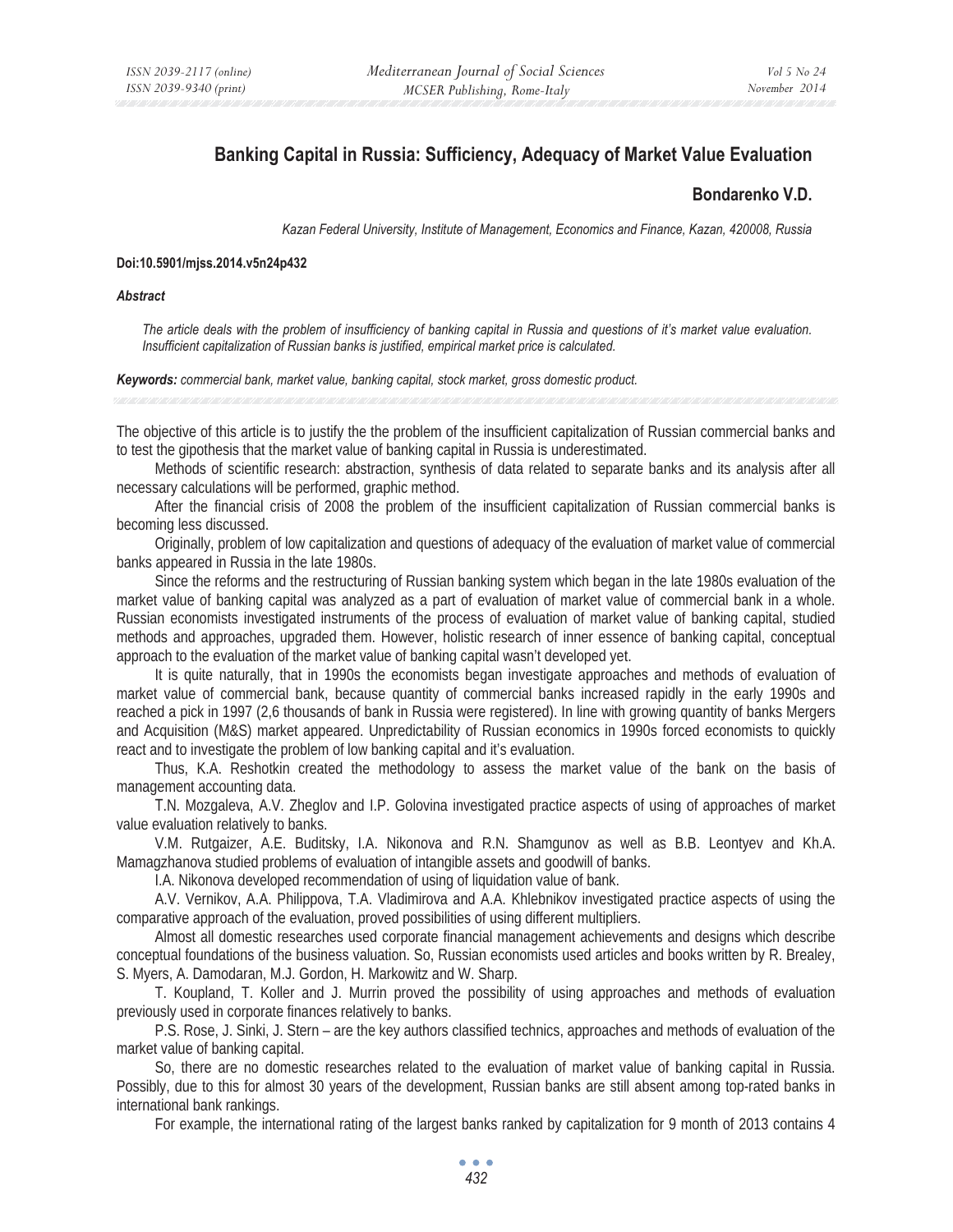Chinese banks, only 3 from USA and no Russian banks [15].

There are no Russian banks among the largest 10 banks ranked by total assets for 2013 [9]. It should be noted, that the main quantity of banks from top 10 are also from China. France and UK banks are represented by 2 banks and the only bank from USA. First 100 banks contain 13 Chinese banks in total and only two Russian ones: Sberbank is 54<sup>th</sup>, VTB is 94<sup>th</sup>.

Intangible assets are also may be indicators which allow us to rank the largest banks. Based on the data of the most valuable banking brands for 2014 [16] we held a comparative analysis of market value of Russian and Chinese banks.

**Table 1.** Comparative analysis of market value of Russian and Chinese banks [16]

| Country | Name            | Brand market value, 2014, mln USD | $+/-$ for 2014 versus 2013, mln USD |
|---------|-----------------|-----------------------------------|-------------------------------------|
| China   | China, total    | 108 751                           | 16 099                              |
| Russia  | <b>Sberbank</b> | 10 950                            | $-3,210$                            |
|         | VTR             | 3 2 6 4                           | 921                                 |
|         | Russia, total   | 14 214                            | $-2289$                             |

Chinese banks increased its' brands market value included in top-100 by 17%, while Russian banks cheaped by 13% [16]. The declining is mainly caused by cheaped Sberbank brand by 3,2 bln USD [16].

Overall, international banking ratings described are independent from each other. Its show the fact that Russian banks are still not capitalized enough. At the same time Chinese banks are aggressively grow and lead some of ratings analyzed.

In addition to ratings, values of such important indicators as bank assets/Gross Domestic Product and Banking Capital/Gross Domestic Product in Russia are much lower than western countries' values. For details, please see the graph below.



**Picture 1.** Bank capital/GDP by countries [11, 14]

The value of bank capital/Gross Domestic Product is the lowest from all countries researched. Even if targeted in "Strategy of the development of the banking system until 2015" level at 14-15% will be reached [1], Russian value will be much lower than almost all western countries.



**Picture 2.** Banking assets/GDP by countries [2]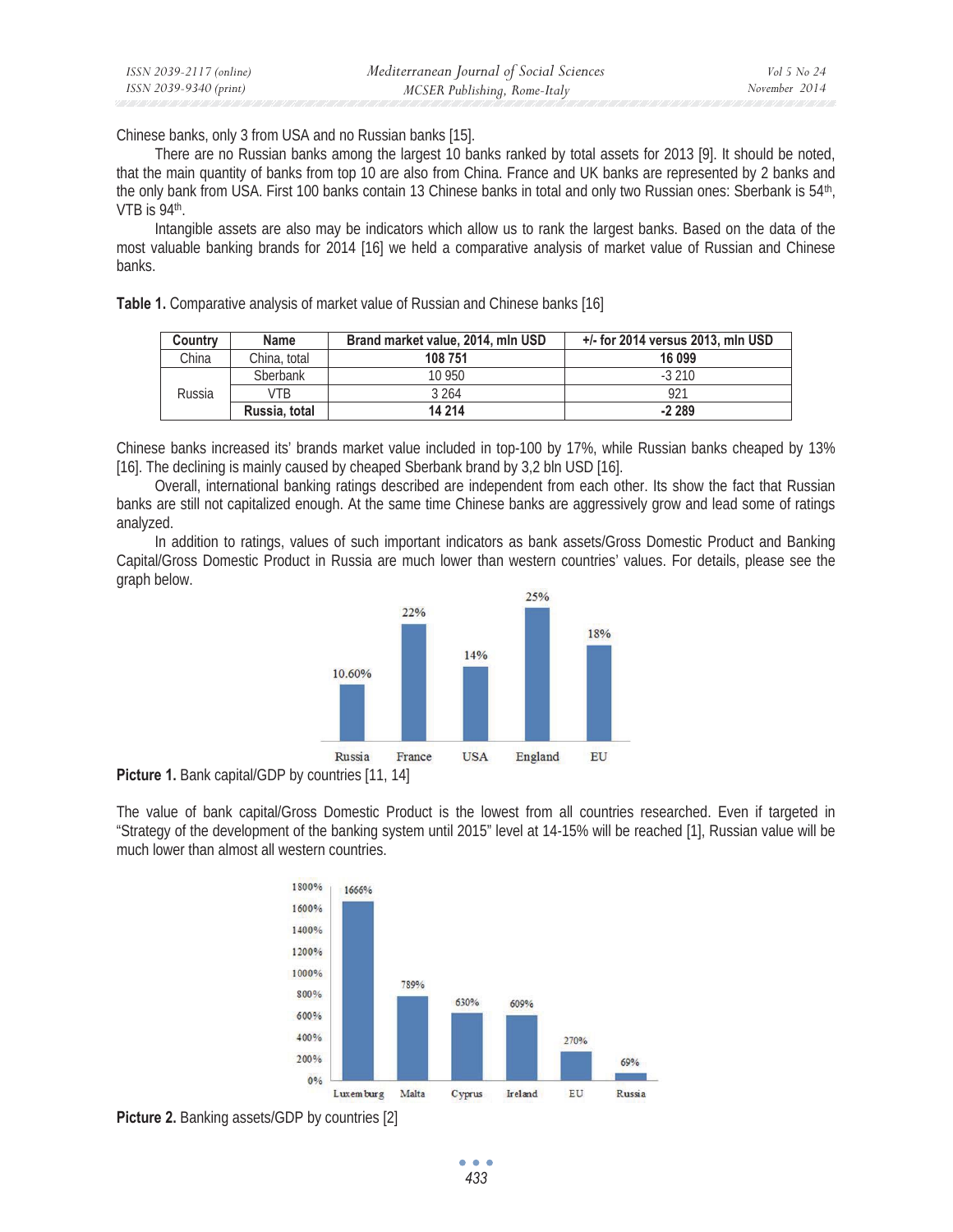The potential of growth is rather huge. To reach European Union level Russian banks' assets should be grater 4 times. Banking capital is interacted with economics in a whole. The fact of almost the same speed of growth of banking sector and overall economics is confirmed by the following data.

**Table 2.** Russian and Chinese GDP for 2011-2013, bln USD [10]

| Countrv | 2011      | 2012     | 2013     | bln USD<br>Growth. | %<br>Growth, |
|---------|-----------|----------|----------|--------------------|--------------|
| China   | 189<br>11 | 12 2 5 6 | 13 3 9 5 | 2 2 0 6            | 19.7%        |
| Russia  | 2 3 6 3   | 2486     | 2556     | 193                | 8.1%         |

We held the comparative approach of the dynamic of Russian and Chinese GDP. As a result, we have identified that Chinese GDP increased by almost 20% for 2011-2013. This fact reflects the potential and also overall effectiveness of usage of all resources.

Low development of economics and outflow of capital are main factors which prevent the growth of banking capital in Russia.

By the way, outflow of capital is still exist even in 2000ths.



**Picture 3.** Volume of illegally exported capital for 2000-2009 [17]

In accordance with the picture above we see that Russia is the third country ranked by illegally exported capital. Consequently, 501 millions of USD are absent from banking sector.

Taking into account all international ratings and low volume of economic indicators described above we conclude, that the banking capital in Russia is insufficient and should be developed.

Nevertheless, it is impossible to stop the outflow of capital immediately. The process of the acceleration of economics – is long-term process. Nowadays we should use instruments that's impact on banking capital is quicker.

We assume that banking capital in Russia is underestimated on the stock market.

With the objective to test our hypothesis we will calculate the empirical market price of ordinary shares of banks listed on the Moscow exchange. We will compare calculated results with fact one.

Test of the hypothesis is held with the usage of formula [13, 210]:

$$
P = EPS \times P/E
$$

where P – empirical market price of ordinary shares;

EPS – earnings per share of bank;

P/E – price/earnings (net profit) ratio for Banks and Finances market of Moscow exchange.

The population for test includes 5 largest Russian banks listed on Moscow Exchange:

- Sberbank of Russia:
- Bank VTB:
- Bank of Moscow;
- Bank Vozrozhdenie:
- Bank Saint-Petersburg.

The period of investigation is 2010-2013. We didn't not performed extrapolation of the data for 6m of 2014 due to

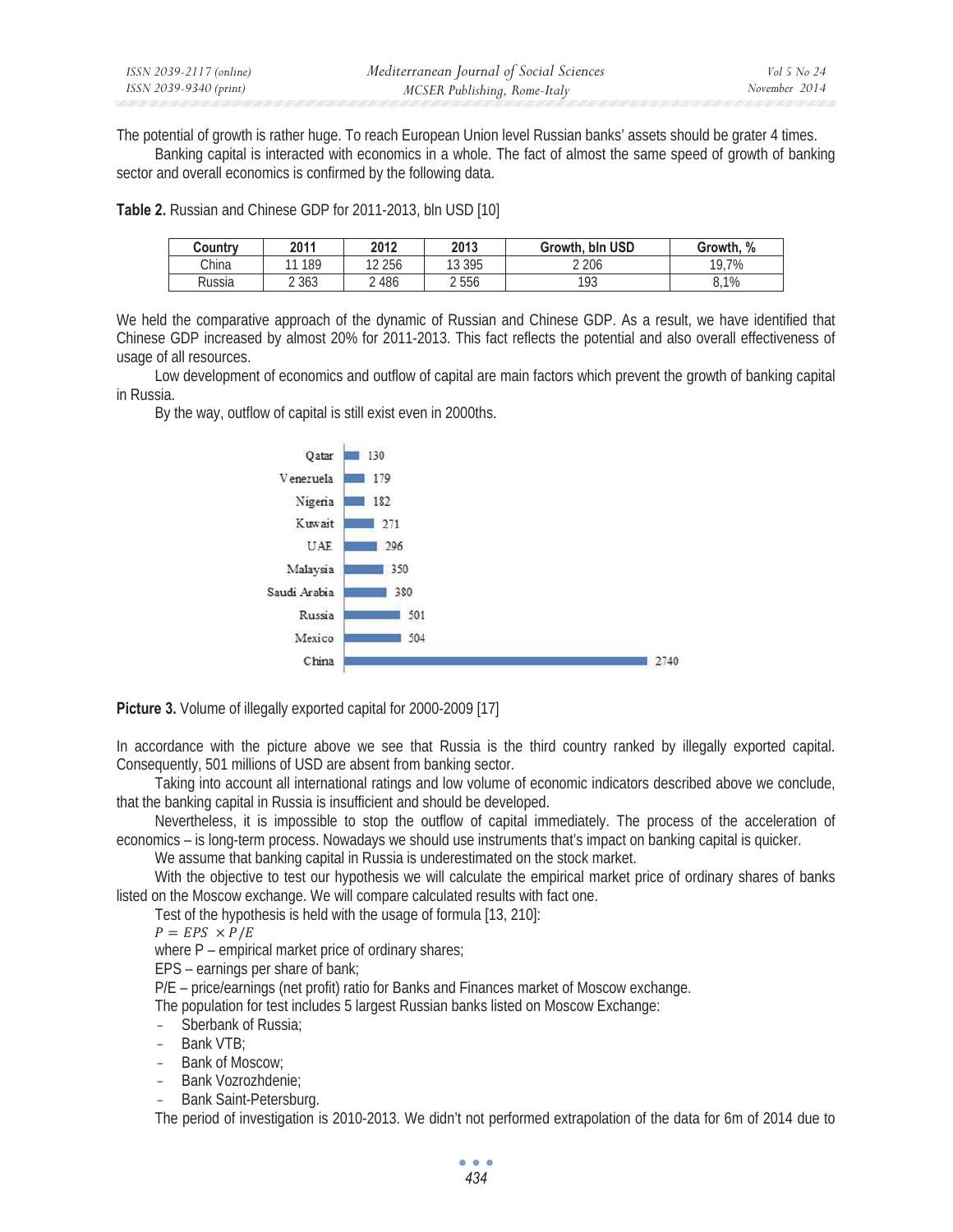| ISSN 2039-2117 (online) | Mediterranean Journal of Social Sciences | Vol 5 No 24   |
|-------------------------|------------------------------------------|---------------|
| ISSN 2039-9340 (print)  | MCSER Publishing, Rome-Italy             | November 2014 |

unpredictability of politic situation. So, we assume, that forecasted figures for 2014 may be deviated. Moreover, since 30.06.2014 market value of ordinary shares of all analyzed banks significantly decreased. For example, the market price of shares of Sberbank of Russia declined by 14% by 30.08.2014.

Sources of information for the calculation:

- the official site of Moscow Exchange for stock price;
- financial statements in accordance with International Financial Reporting Standards (IFRS) for earnings per share;
- P/E ratio is calculated as average for a full calendar year.
- P/E ratio for Banks and Finances market of Moscow Exchange is calculated with accordance with following:
- ratio for market is average from banks and companies included in the calculation of Moscow Exchange index (MOEX) excluding Moscow Exchange due to its reorganization in 2011.
- if  $P/E$  is below zero we use  $P/E=0$ ;
- preferred shares are excluded from the calculation.

As a result of investigation we have calculated following amounts of P/E ratio for Banks and Finances market of Moscow Exchange:

**Table 3.** Calculated amounts of P/E for Banks and Finances market of Moscow Exchange for 2013-2010 [3, 4, 5, 6, 7, 8]

| $\mathbf{u}$<br>$\overline{ }$<br>lou<br>н<br><br>$\ddotsc$ | 0.012<br>∠∪ | 0010                  | 0011<br>∼ |               |
|-------------------------------------------------------------|-------------|-----------------------|-----------|---------------|
| - --<br><u>_</u>                                            | ັ           | $\overline{A}$<br>ں ، | ↵<br>ັ    | ٠<br>∽<br>zv, |

After that we have calculated empirical market prices of ordinary shares of banks listed and compared its with fact prices. The result of comparing is presented below.



**Picture 4.** Deviation of market price of ordinary shares of 5 Russian banks from empirical price for 2013-2010.

Amounts below zero shows underestimated prices per share. Respectively, amount above zero – overestimated prices on the stock market.

As we can see from the data above, on 2010 ordinary shares of 4 of 5 banks were underestimated from 45% (Bank of Moscow) until 144% (Bank Saint-Petersburg). For the period analyzed stock market systematically underestimated the real market value of banking capital of key banks listed on Moscow Exchange, as a result, the value of all Banks and Finances market is underestimated. The potential of growth is partially used for 2011-2013 and 2013 data shows that ordinary shares of Bank VTB are overestimated by 20% and shares of Bank Vozrozhdenie are overestimated by 19%. It is should be noted, that Bank VTB's shares are overestimetsed for the first time from 2010.

Ordinary shares of Sberbank of Russia are underestimated by 12% and amount in 2013 is the minimum for the period analyzed.

Most underestimated capital of Bank Saint-Petersburg (82%), however this bank is not one of the largest banks in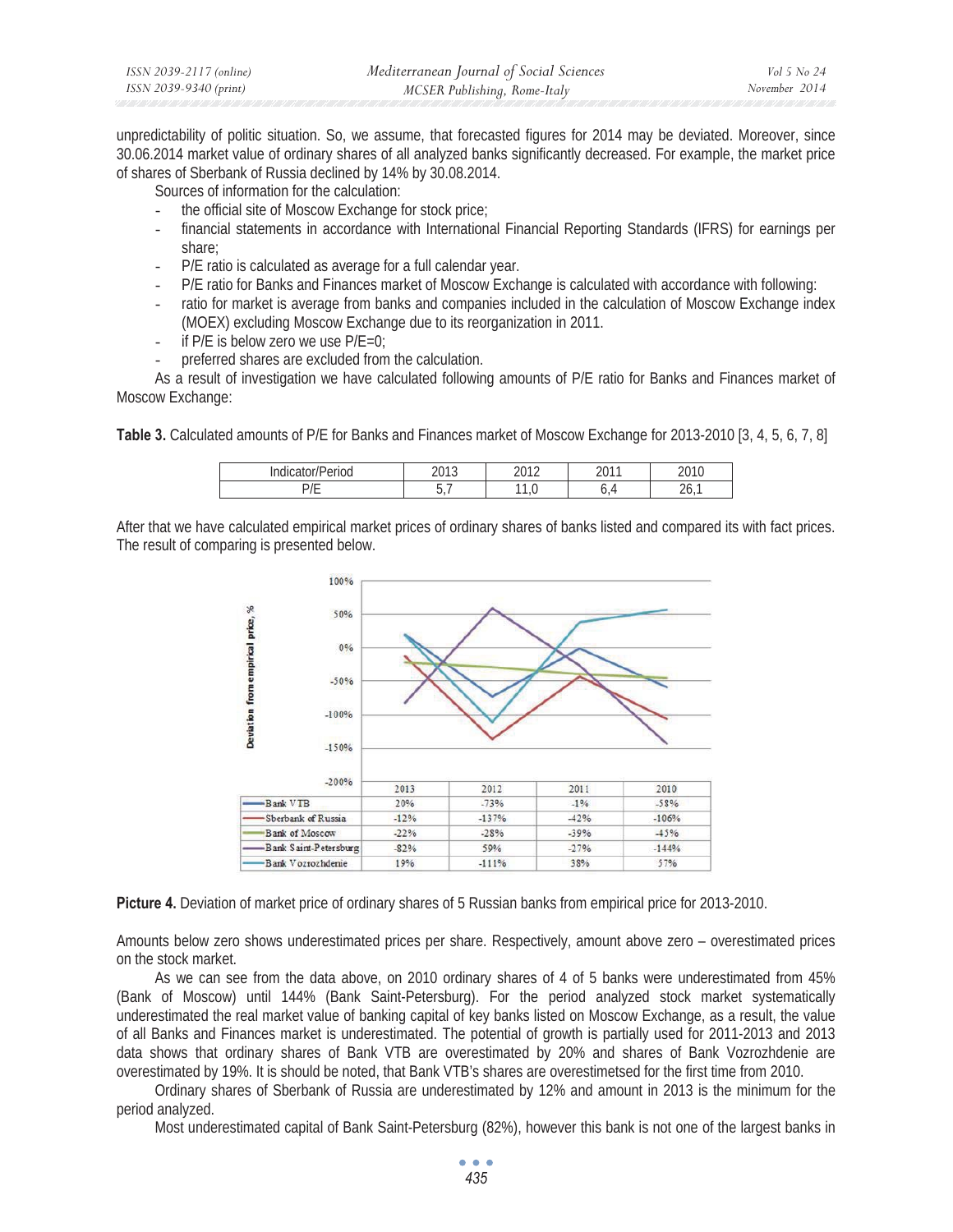Russia.

The fact that such banks as Bank Saint-Petersburg and Bank Vozrozhdenie are key banks for Moscow Exchange while the largest banks are not listed on the stock market is real problem for banking sector.

The table below shows the status of top-10 Russian banks ranked by capital according to form 123 (Basel-III) on the stock market.

**Table 4.** Status of listing of ordinary shares of Russian largest banks on the stock market [11, 12]

| Nº             | Name                  | Capital, billions rubles, 2014 | Ordinary shares listed on the stock-market? |
|----------------|-----------------------|--------------------------------|---------------------------------------------|
|                | Sberbank of Russia    | 2 2 2 7                        | Yes                                         |
| $\mathfrak{D}$ | <b>Bank VTB</b>       | 651                            | Yes                                         |
| 3              | Gazprombank           | 445                            | <b>No</b>                                   |
| 4              | Rosselkhozbank        | 274                            | <b>No</b>                                   |
| 5              | <b>VTB 24</b>         | 246                            | <b>No</b>                                   |
| 6              | Alfa-Bank             | 223                            | <b>No</b>                                   |
|                | <b>Bank of Moscow</b> | 192                            | Yes                                         |
| 8              | <b>Unicreditbank</b>  | 135                            | <b>No</b>                                   |
| 9              | <b>FC Otkritie</b>    | 116                            | Yes                                         |
| 10             | Promsvyazbank         | 102                            | <b>No</b>                                   |

Only 4 of top-10 Russian banks conducted initial public offering (IPO) and its' shares listed on stock market. It is should be noted that total capital of top-10 banks above equals more that 60% of Russian banking sector. Due to the fact of low stock market penetration of Russian banks, investors analyzing overall Banks and Finances market, make solutions based on the limited and incomplete information. Information used is not related to all the largest banks.

Due to results obtained after the calculation performed we conclude that instruments of the evaluation of market value of banking capital should be developed with the objective to solve the problem of low capitalization of Russian banks.

The development of instruments of adequate evaluation of market value of banking capital is one of the fastest ways of the incensement of banking capital in Russia because it is related just with methodology and there is no need to wait while overall economics will be accelerated.

Results of calculation performed prove the gypothesis that the market value of banking capital of Russian banks is under estimated and the developing of instruments of it's evaluation should be developed.

Additional reserve of inreasement of banking capital is stimulating of IPO of the largest Russian banks.

### **Refernces**

Banking sector development strategy until 2015. [Electronic resource]. Available at: http://www.consultant.ru/document/cons\_ doc\_LAW\_ 113016.

Europe is almost is almost equal to the United States. [Electronic resource]. Available at: http://www.svoboda.org/content/article/ 25157818.html.

Financial statements of AFK Sistema. Official site of AFK Sistema. [Electronic resource]. Available at: http://www.sistema.ru/ инвесторам/финансовая-отчетность.aspx.

IFRS financial statements and financial presentations. Official site of Sberbank of Russia. [Electronic resource]. Available at: http://www.sberbank.ru/tatarstan/ru/investor\_relations/accountability/fin\_reports\_ifrs.

IFRS financial statements of Bank VTB. Official site of Bank VTB. [Electronic resource]. Available at: http://www.vtb.ru/ir/statements.

IFRS financial statements of Bank Saint-Petersburg. Official site of Bank Saint-Petersburg. [Electronic resource]. Available at: https://www.bspb.ru/investors/financial-statements/IFRS.

IFRS financial statements of Bank Vozrozhdenie. Official site of Bank Vozrozhdenie. [Electronic resource]. Available at: http://www. vbank. ru/moscow/investors/financial.

- IFRS financial statements of Bank of Moscow. Official site of Bank of Moscow. [Electronic resource]. Available at: http://www.bm.ru/ru/ir/reports/msfo.
- Largest 100 banks in the world. [Electronic resource]. Available at:http://www.snl.com/InteractiveX/Article.aspx?cdid=A-26316576- 11566.

Official site of International Monetary fund. [Electronic resource]. Available at: http://www.imf.org/external/pubs/ft/weo/2014/01/weodata. Official site of Bank of Russia. [Electronic resource]. Available at: http://cbr.ru.

Official site of Moscow Exchange. [Electronic resource]. Available at: http://moex.com.